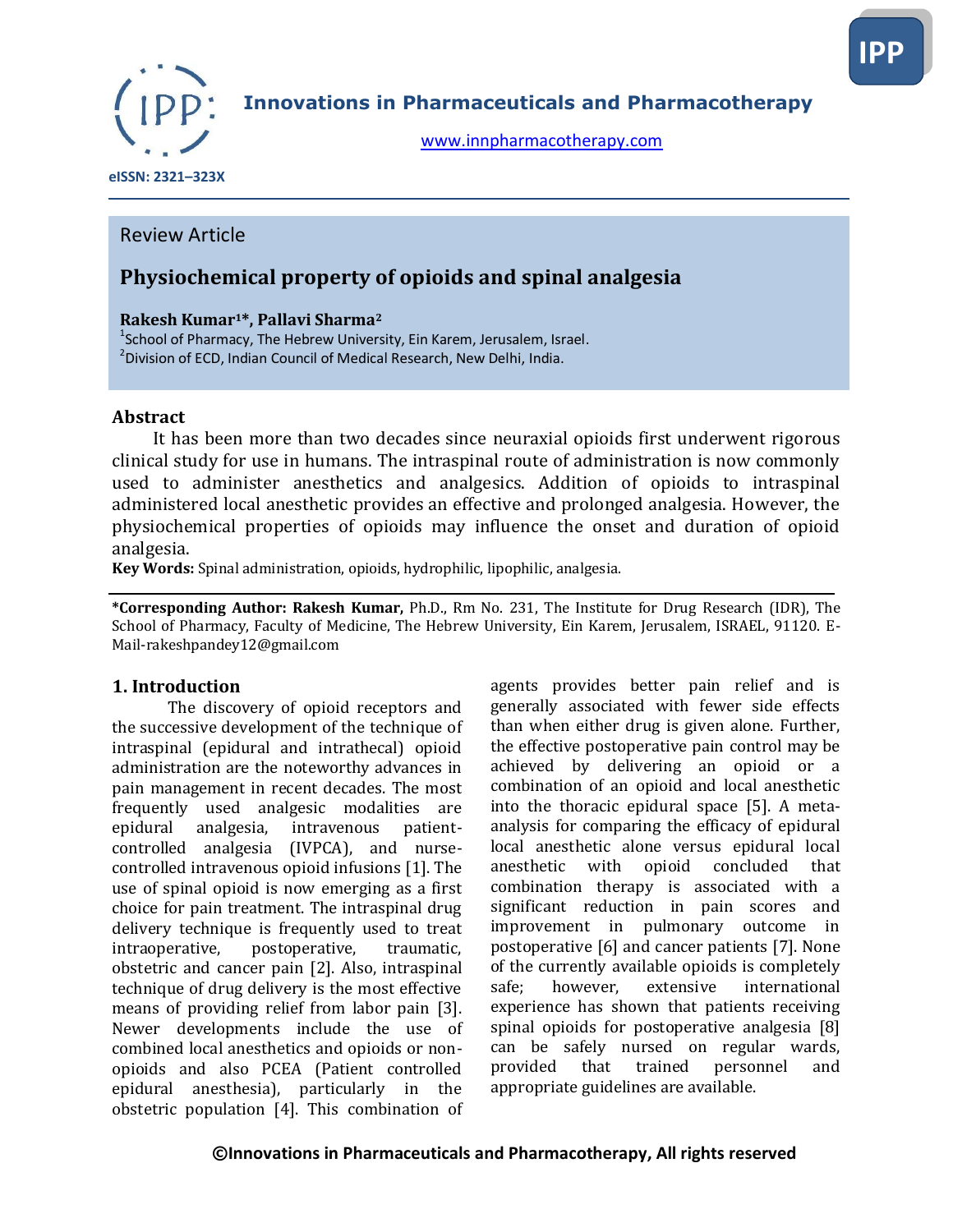#### **Opiods: Physiochemical properties**

Opioids administered at the spinal level produce a powerful analgesia in animals and humans [9]. Spinal administration seeks to deliver drug to opioid receptors in the spinal cord dorsal horn at concentrations that are not generally attainable following other routes. Other important approach is to restrict opioids to spinal site so as to avoid side effects. The commonly used intrathecal opioids are morphine, fentanyl and sufentanil [10]. Morphine is the only drug approved by the United States Food and Drug Administration for intrathecal use in the treatment of acute pain. Epidural opioids may be delivered via either a lumbar or thoracic approach [11]. Lumbar epidural opioids have been used successfully to provide analgesia but are less effective than thoracic administration. There is no significant difference between lumbar and thoracic epidural administration of the highly lipidsoluble opioids, fentanyl and sufentanil [12]. In addition, there is no significant difference between epidural and intravenous administration of highly lipid-soluble opioids. [13].

Drug disposition after intrathecal administration varies depending on the lipid solubility of the individual drug. After spinal administration, drugs are cleared by two competing mechanisms–diffusion into the spinal cord or diffusion into the epidural space [14]. From the spinal cord and epidural space, opioids enter the plasma compartment through vascular uptake. Irrespective of hydrophilic or lipophilic nature, drugs given intraspinal are redistributed within the cerebro spinal fluid (CSF) [10]. The degree of uptake from the cerebrospinal fluid by the dorsal horn is determined primarily by the physicochemical properties of the drug, and in particular, lipid solubility. Lipid-soluble compounds enjoy greater direct diffusion into neural tissue as well as greater delivery to the dorsal horn by spinal segmental arteries [15]. The lipophilic drugs like sufentanil are detectable in the cisterna magna 30 min after intrathecal administration. [Morphine](http://www.uptodate.com/contents/morphine-sulfate-drug-information?source=see_link) is highly ionized (hydrophilic) and does not penetrate lipid-rich tissues as good as [fentanyl](http://www.uptodate.com/contents/fentanyl-drug-information?source=see_link) [16]. Morphine reaches maximum effect in about 45 minutes and lasts for 18 to 24 hours when administered by the spinal route [17]. By comparison, fentanyl, which is lipophilic and penetrates into the lipid rich dorsal horn, acts more quickly, but its duration of action, is shorter [15]. Furthermore, short-acting, more lipophilic agents, such as fentanyl, may lead to tolerance faster than longer-acting, hydrophilic agents, such as morphine.

The clinical properties of each opioid (time of onset, duration of analgesia) and degree of rostral spread result from the sum of distribution routes. Lipophilic opioids (fentanyl/sufentanil) rapidly cross the dura, where they are sequestered in fat and gain rapid access to plasma; they also enter the spinal cord, where they may bind to nonspecific sites within the white matter as well as specific receptors within the dorsal horn and then enter the plasma [14]. This results in rapid onset, limited and brief rostral spread and a narrow band of analgesia surrounding the site of injection. In contrast, the hydrophilic opioids like morphine traverse the dura slowly to the epidural space where it binds little within epidural fat and only slowly enters the plasma. Morphine enters the spinal cord and binds little to nonspecific receptors but largely to specific receptors within the dorsal horn, where uptake into the plasma occurs slowly [18,19]. As a result of this limited and slow transfer from the CSF, morphine remains in relatively large concentration within the CSF. This cause slow onset, extensive and prolonged rostral spread resulting in respiratory depression and a broad band of analgesia surrounding the site of injection, and a relatively long duration of action.

#### **Conclusion**

Analgesia after intrathecal opioids administration confers a lower side-effect compared with systemic opioids administration. A recent prospective survey